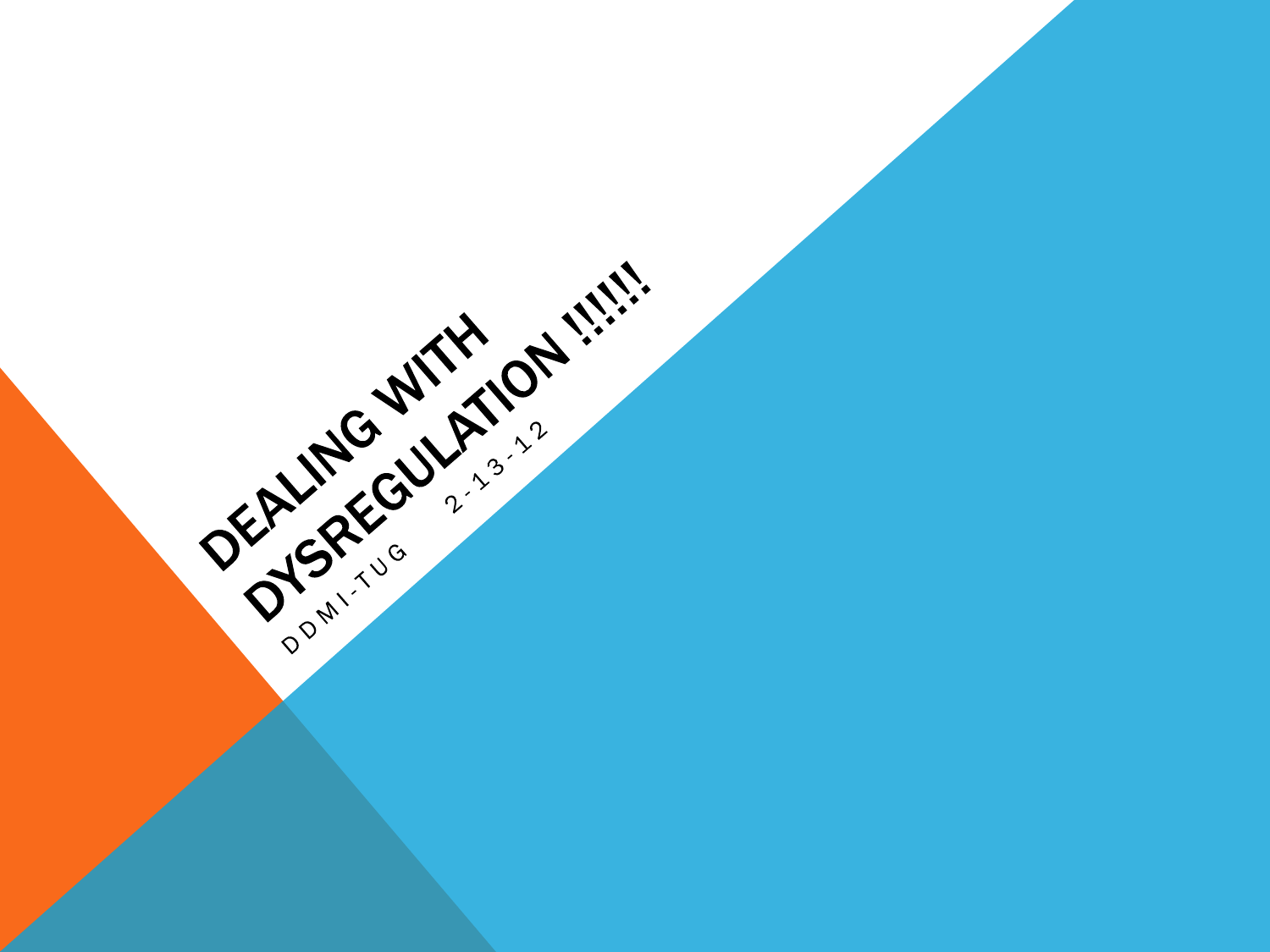## DYSREGULATION

Descriptive term: ups, downs, impulsivity, anger, poor modulation of affect…

**PTSD** 

Psychotic illness

Schizophrenia, depression, bipolar

**Intoxications** 

Alcohol; Meth; mixtures; prescribed medications

High levels and withdrawal

Personality disorders

Borderline Personality Disorder

Medical illnesses

thyroid

tumors

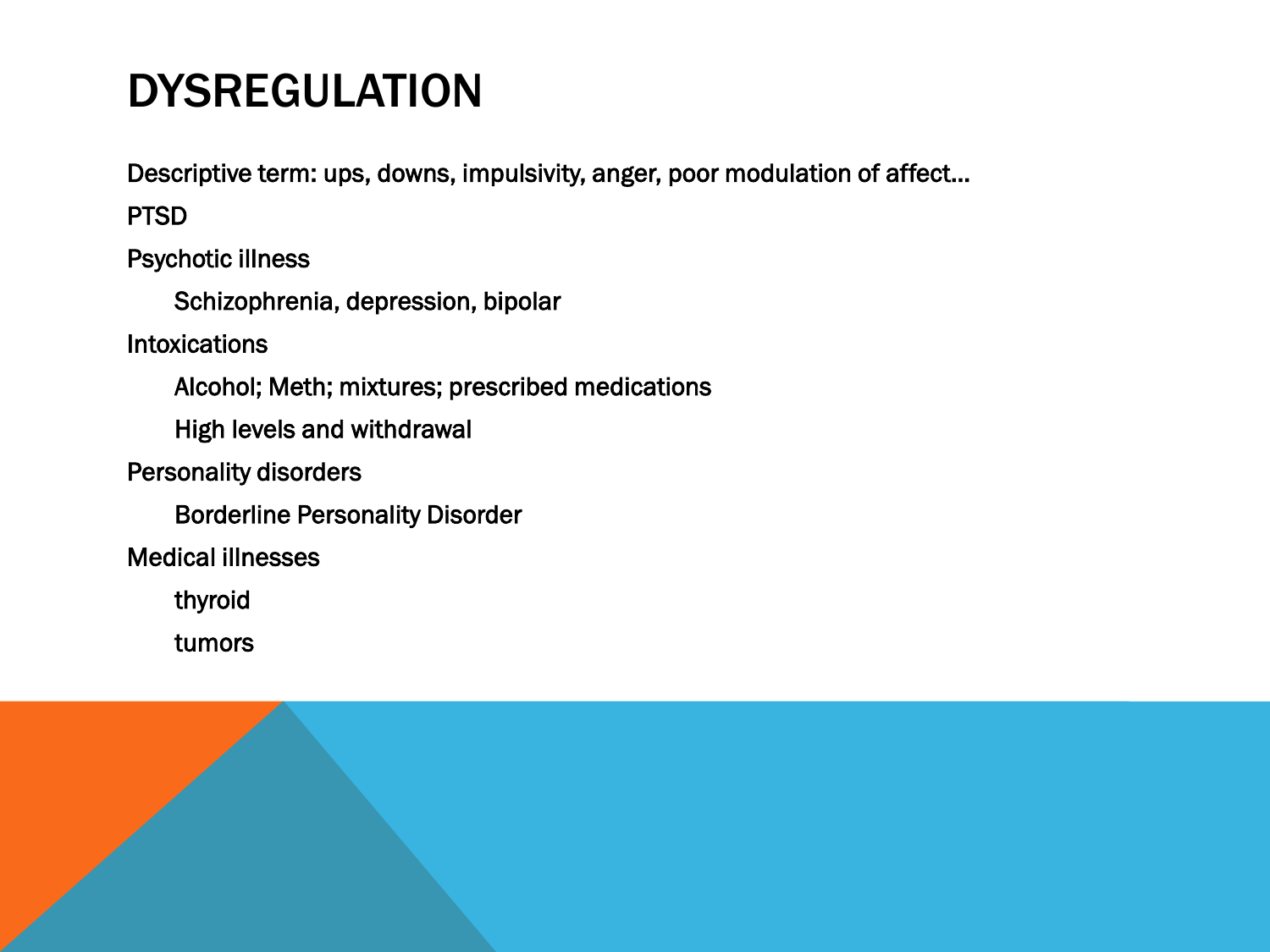# INTERMITTENT EXPLOSIVE DISORDER

#### 312.34

- Characterized by discrete episodes of failure to resist aggressive impulses  $\rightarrow$  serious assaults or property destruction.
- Degree of aggression is out of proportion to provocation or precipitating psychosocial stressor.
- Other causes of aggression (including Axis II) have been excluded.
- Aggressive episodes are NOT due to physiologic effect of substance or general medical condition (brain injury; Alzheimer dementia, etc.).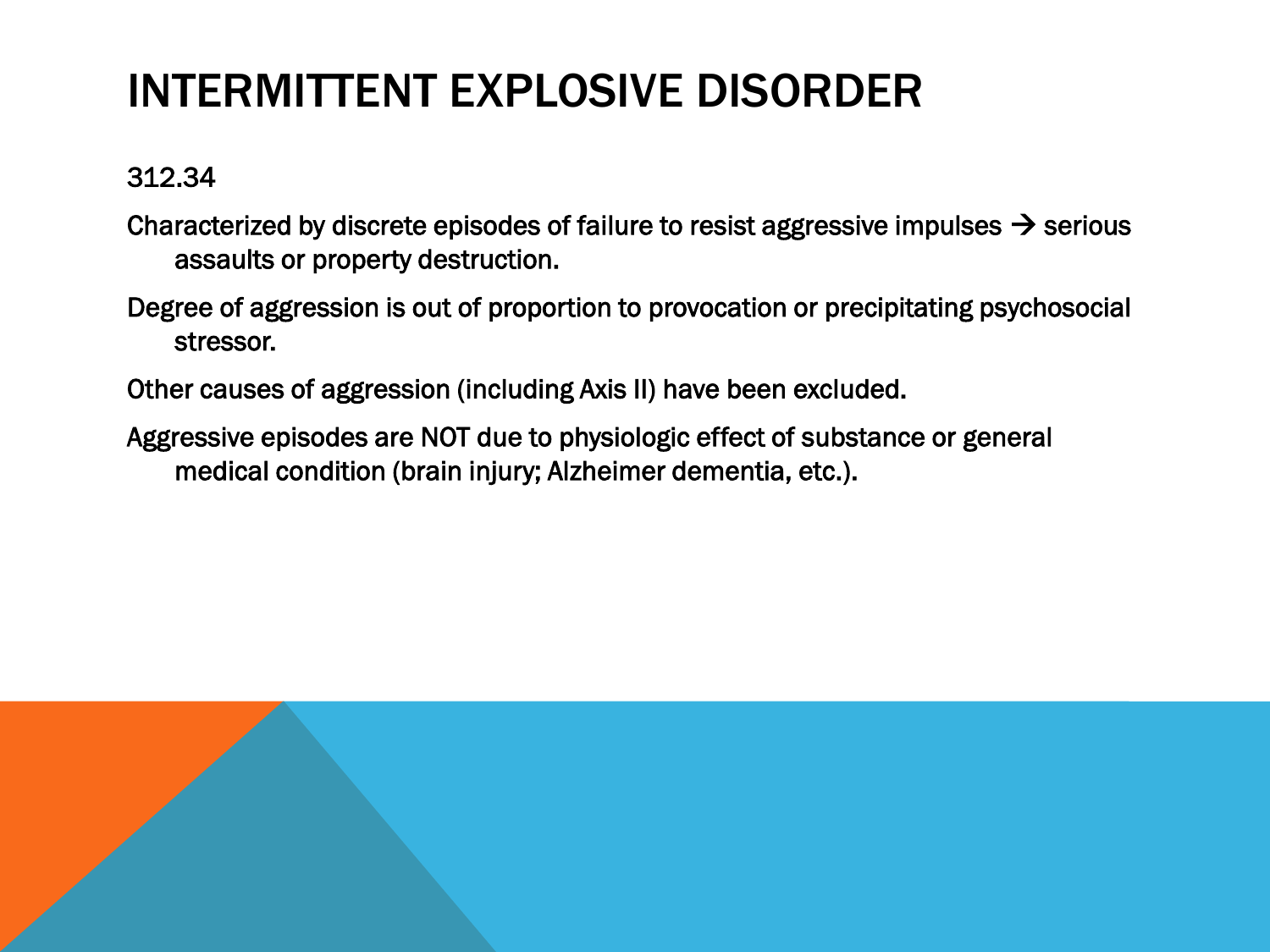## IMPULSE CONTROL DISORDER, NOS

312.30

Category for disorders of impulse control not met by other descriptors.

Generally non-specific, often reflecting poor inhibition across multiple settings.

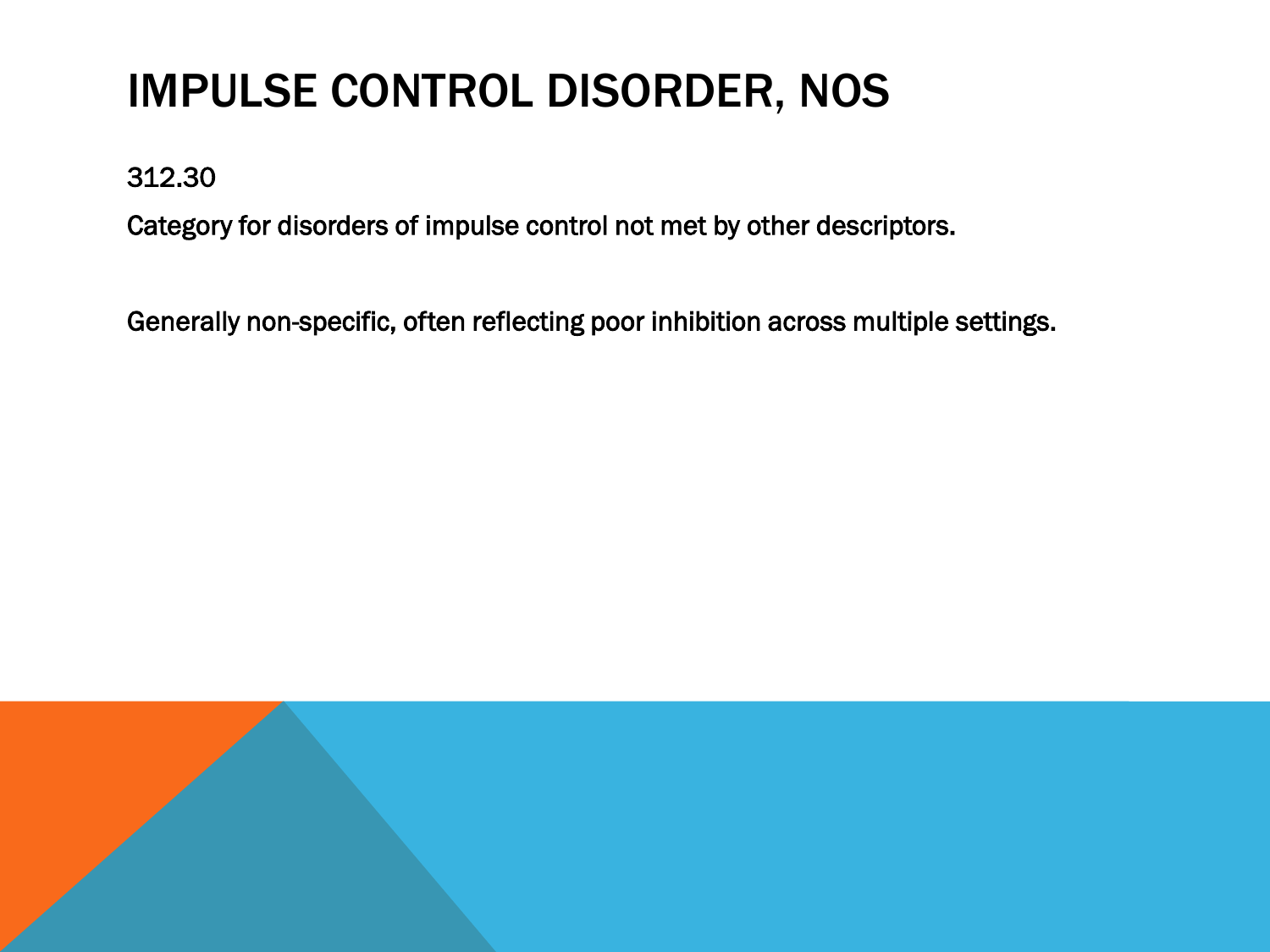## POLICE SUPPORT

Call for protection.

Need clear communication of events.

Have a non-medical framework of response – be clear about situation and anything helpful about the individuals involved.

Community Intensive Training (CIT).

Specific training in mental health and DD issues.

Aware of inability of people to respond.

Experience and background are varied.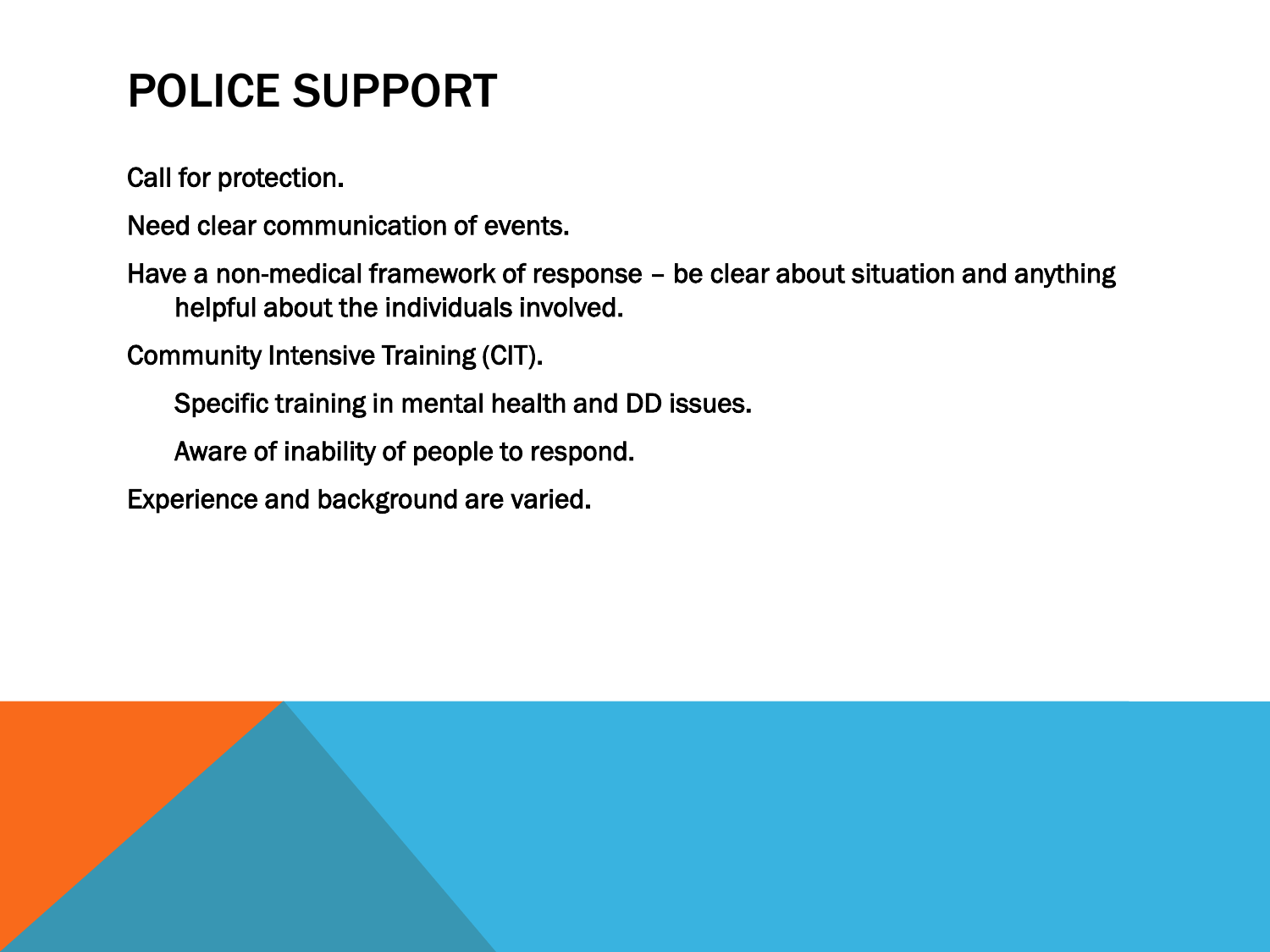## SHOULD CHARGES BE PRESSED?

People who understand consequences of their actions.

Social rules and expectations.

Dementia and delirium are absolute exceptions.

Risk of jail time and increased vulnerability in population with cognitive impairment; risk of lack of access to maintenance medications.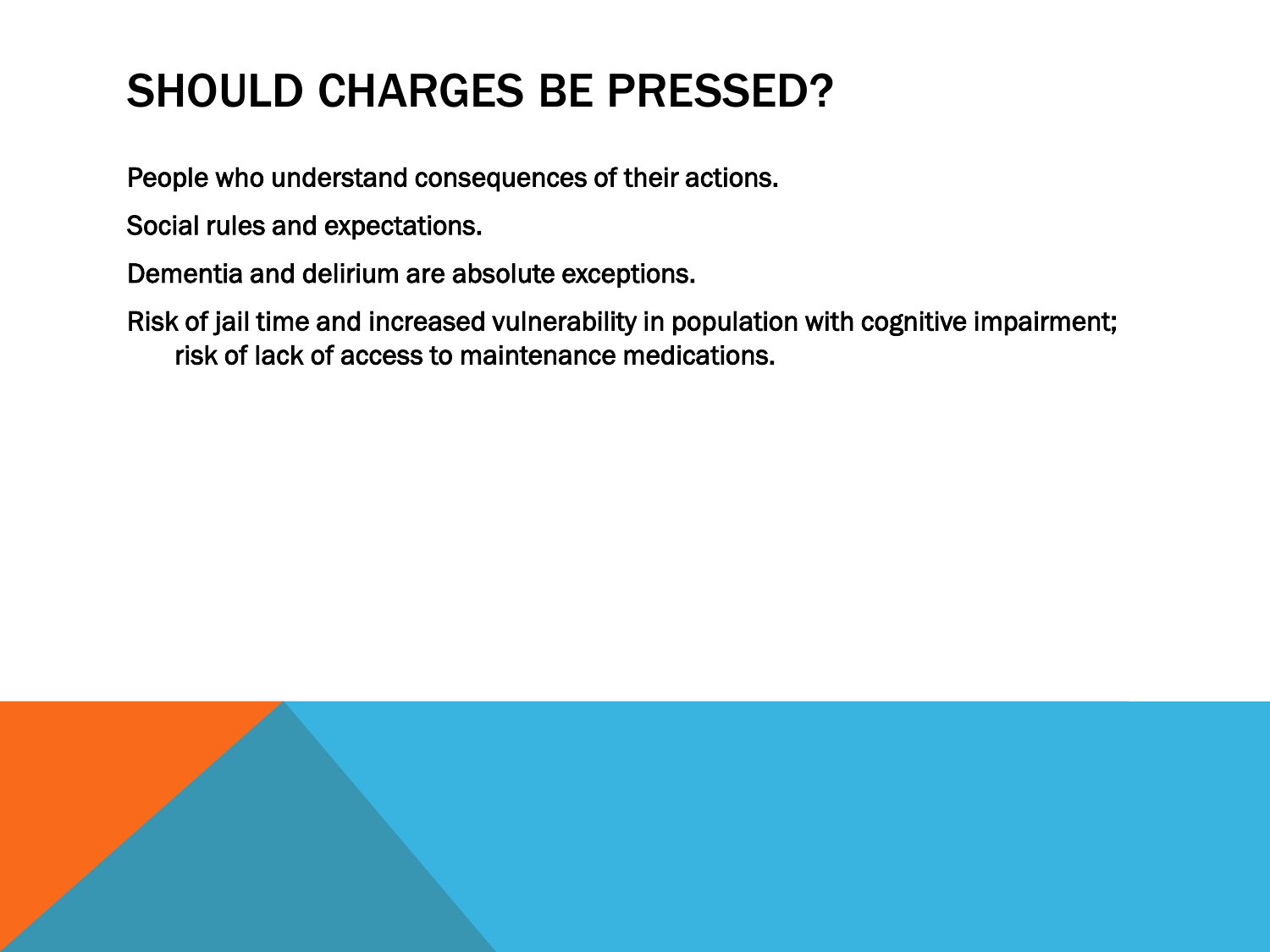## **RESTRAINTS**

Physical

Mandt, other training techniques

Handcuffs, 5-point restraints; seatbelts and waist belts.

**Chemical** 

PRN medications; antipsychotic and benzodiazepines.

Monitor respirations and allergic reactions.

**Boundaries** 

Practice of establishing safe interactions, respect for individual space.

Psychotherapeutic treatment philosophy.

**Safety** 

Patient; staff; immediate environments.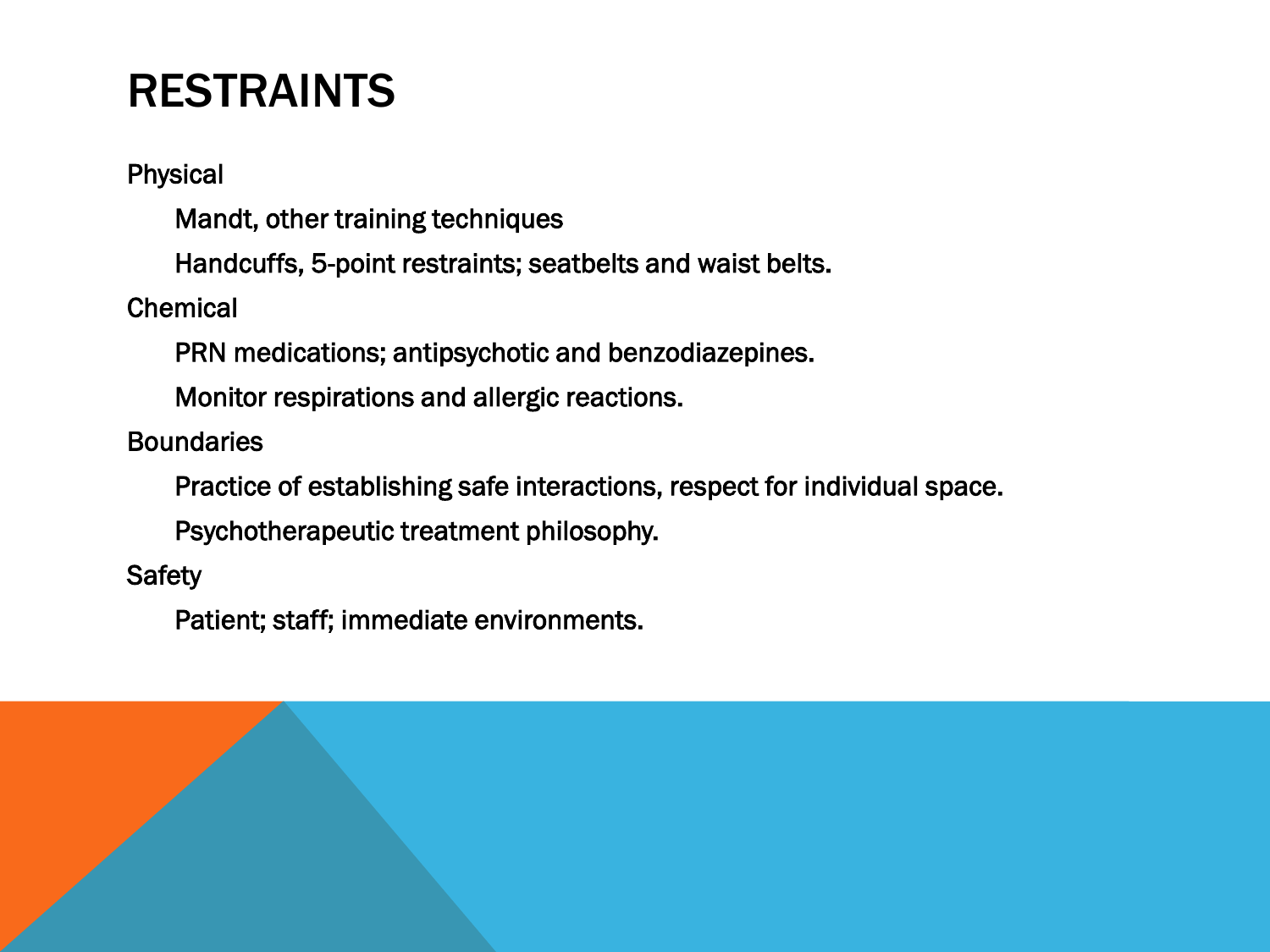## WHAT ARE OUR GOALS?

Diffuse situation?

Restrain an individual?

Establish trust?

Elicit cooperation?

Support or Control ????